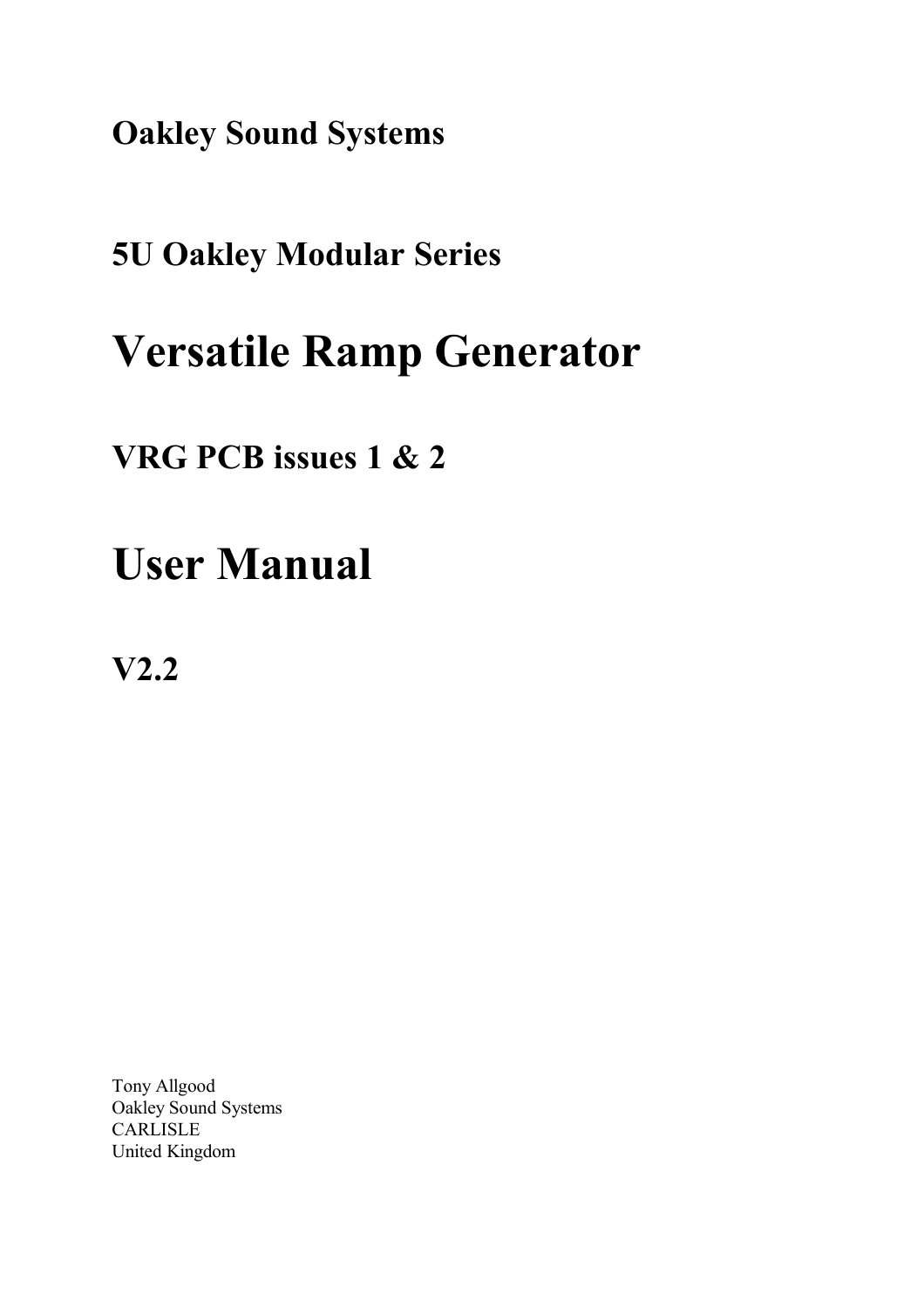

*The suggested panel layout in MOTM format.*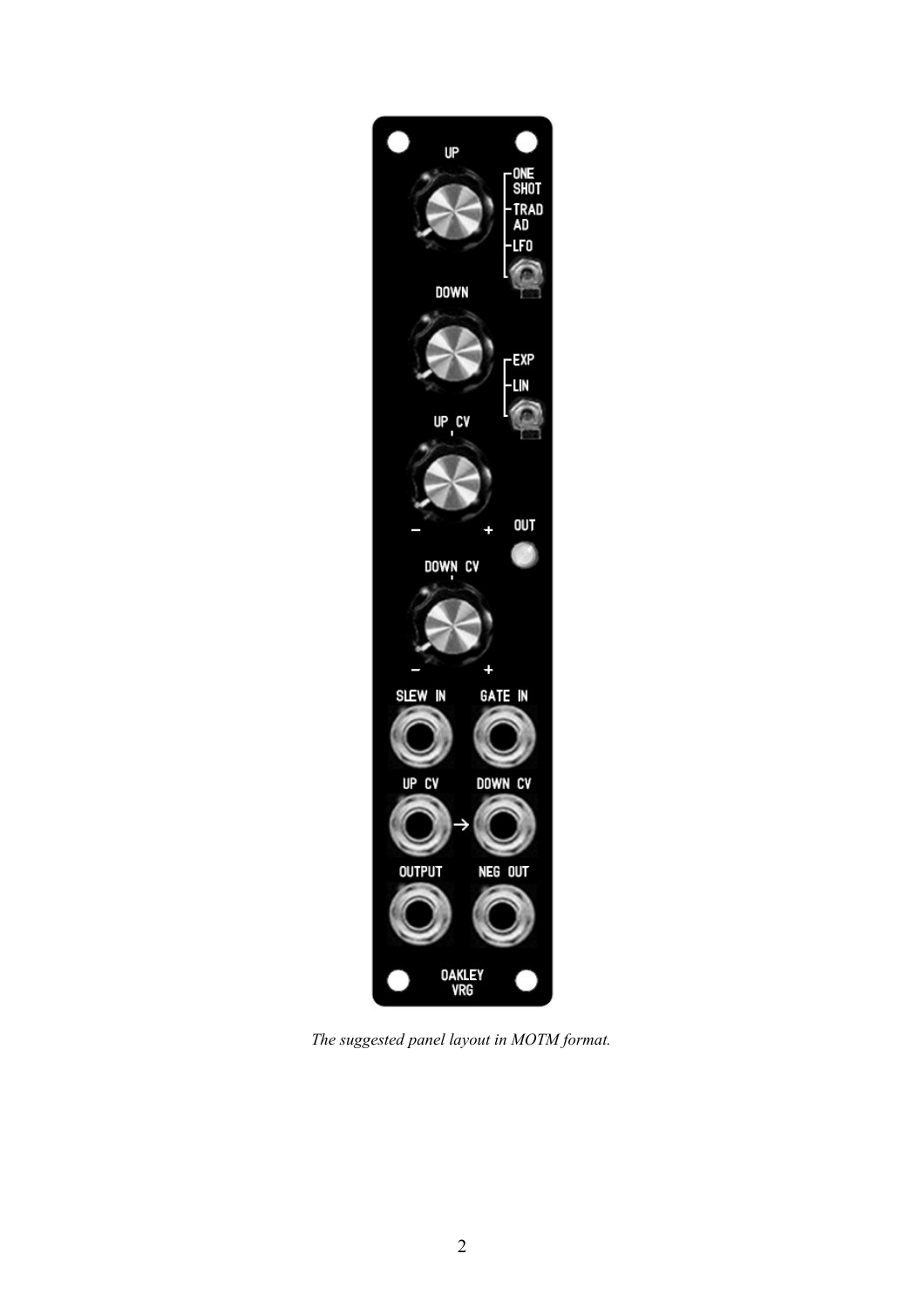## Introduction

This is the User Manual for the Versatile Ramp Generator (VRG) 5U module from Oakley Sound. This document contains an overview of the operation of the unit and the calibration procedure

For the Builder's Guide, which contains a basic introduction to the board, a full parts list for the components needed to populate the board or boards, and a list of the various interconnections, please visit the main project webpage at:

http://www.oakleysound.com/vrg.htm

For general information regarding where to get parts and suggested part numbers please see our useful Parts Guide at the project webpage or http://www.oakleysound.com/parts.pdf.

For general information on how to build our modules, including circuit board population, mounting front panel components and making up board interconnects please see our generic Construction Guide at the project webpage or http://www.oakleysound.com/construct.pdf.



*This is the prototype issue 1 VRG module behind a natural finish 1U wide MOTM format Schaeffer panel. Issue 2 modules are almost identical but feature the Oakley Bus CV and gate connection on the main board.*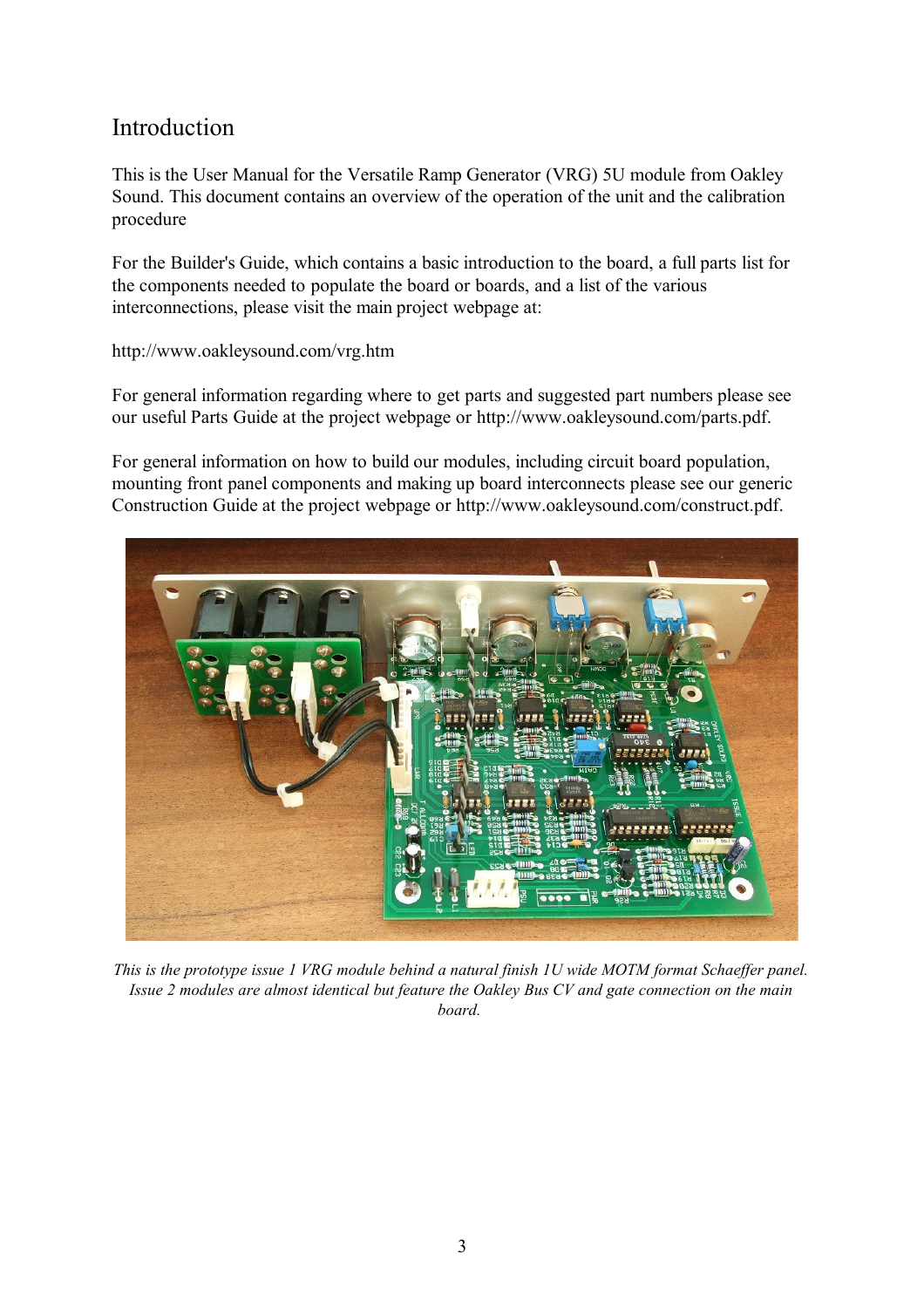# The Oakley Versatile Ramp Generator

The Oakley Versatile Ramp Generator (VRG) is a single width 5U high module that can function as a voltage controlled variable symmetry oscillator, a traditional attack-decay envelope generator, a one shot transient generator with patch programmed repeat, a voltage controlled slew generator, a gate delay and an audio filter. The output slope can be either linear or exponential.

The output signal will rise at a rate determined by the UP control and the up control voltage input. The output signal will fall at a rate determined by the DOWN control and the down control voltage input.

An additional output is available called NEG OUT. This output is a gate style signal that is 0V when off and  $+5V$  when activated. The signal is called NEG OUT because it indicates that the main output signal is has fallen below +0.6V and close to being a negative voltage.

A bi-colour LED gives visual indication of the module's main output signal level. When the LED is red the output is a positive voltage, and when it is green the output is negative. The brighter the LED lights the greater the output voltage.

The various operating modes of the instrument are determined by the three way mode switch and use of the SLEW IN jack socket.

#### **1. Slew generator**

Inserting a jack into the SLEW IN socket activates the slew generator. The output of the module now attempts to follow the input signal. However, the rise and fall times are determined by the module's controls and the dedicated CV inputs. Fast moving inputs are thus slewed at rates controlled by the VRG. You can use this mode for portamento effects, basic filtering and creating attack-release envelope shapes.

The VRG can generate linear or exponential slopes. For basic filtering jobs you may find the exponential mode more suitable. For portamento either linear or exponential will work.

Exponential pitch glides are often found in vintage monosynths while linear ones seem to be more common for vintage polysynths. Linear ones essentially produce a glide time that is dependant on the distance between the notes played. Exponential glides give the impression of a constant glide time between notes – changing rapidly at first and then slowing as it reaches its eventual target note.

In exponential mode there will be small error voltages present at the output of the VRG if the up and down times are long. If the VRG is processing a keyboard's pitch control voltage (KCV) these errors will lead to a change in the tuning of the controlled VCO. The amount of error the VRG produces will be dependant on the up and down times set by the VRG's controls or the controlling CVs. The longer the times the greater the error voltage. Great care has been taken to ensure these error voltages are as low as they can be. The maximum error voltage depends on the actual devices used in the VRG's manufacture. However, using good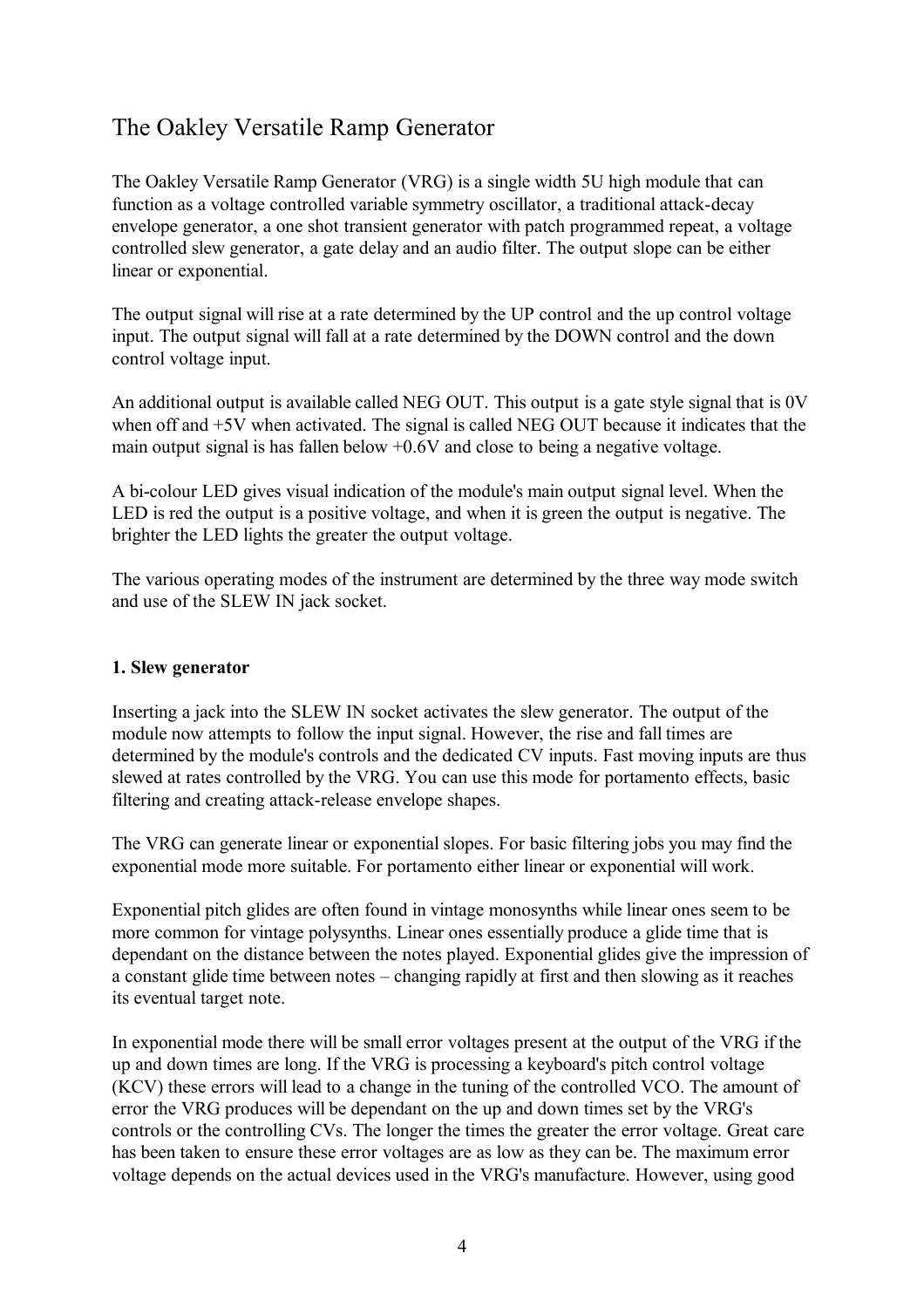quality parts should mean that the VRG produces low enough error voltages so that exponential portamento is possible for all but the very longest of times. If you require precision pitch control and very long portamento slides then use the VRG's linear mode. In linear mode the VRG produces sub millivolt error voltages.

#### **2. Variable symmetry low frequency oscillator**

With no jack inserted into the slew in socket and the switch set to LFO, the VRG behaves as an oscillator. The wave shape and frequency are controlled by the up and down controls and their CV inputs.

The linear mode will produce a waveform that is similar to a standard triangle wave. The up and down times can be varied so the VRG can produce sawtooth and ramp waveforms and anything in between.

The exponential mode produces a similar waveform but the slopes are slightly curved. They change faster initially and then slow as they reach the peak and troughs of the waveform.

| Maximum frequency: $600Hz$ – linear | $300Hz$ – exponential                                                                                                                  |
|-------------------------------------|----------------------------------------------------------------------------------------------------------------------------------------|
|                                     | Minimum frequency: $0.009$ Hz (one cycle per two minutes) – linear<br>$0.003\text{Hz}$ (one cycle in over five minutes) – exponential. |
| Output level:                       | $+5V$ to $-5V$ .                                                                                                                       |

#### **3. Traditional attack-decay envelope generator**

The gate input allows the VRG to be triggered as you would an ordinary envelope generator. This makes it ideal for generating plucked sounds. Removing the gate while the attack phase is ongoing will cause the output to fall back to zero at a rate determined by the decay controls.

| Attack time:  | $0.5ms$ to $30s$ (linear)<br>$0.75$ ms to 50s (exponential – measured 10% to 90% full scale)   |
|---------------|------------------------------------------------------------------------------------------------|
| Decay time:   | $0.5ms$ to $30s$ (linear)<br>2.2ms to 3 minutes (exponential – measured 90% to 10% full scale) |
| Output level: | $0V$ to $+5V$                                                                                  |

#### **4. One shot transient generator**

The gate input starts an attack-decay curve much like a traditional attack-decay envelope generator. However, the attack phase will always complete even if the gate is removed before it gets to the top of the cycle. This can create long lasting slowly moving output signals that are triggered from just single short events.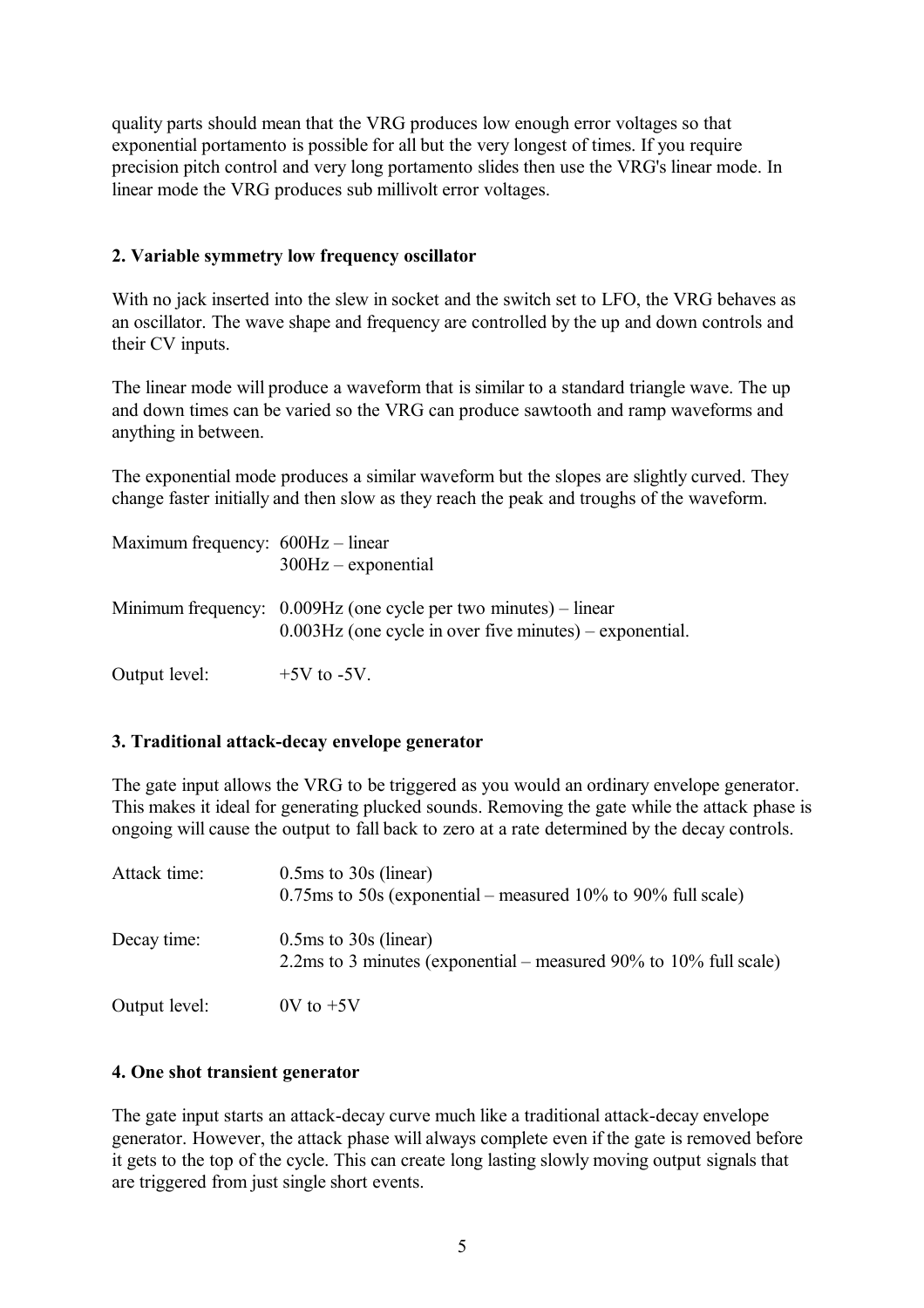| Attack time:  | $0.5ms$ to $30s$ (linear)<br>$0.75$ ms to 50s (exponential – measured 10% to 90% full scale)   |
|---------------|------------------------------------------------------------------------------------------------|
| Decay time:   | $0.5ms$ to $30s$ (linear)<br>2.2ms to 3 minutes (exponential – measured 90% to 10% full scale) |
| Output level: | $0V$ to $+5V$                                                                                  |

The one shot can be triggered to cycle endlessly up and down by connecting a patch lead from the NEG OUT socket to the GATE socket.

The NEG OUT can be also used as a gate delay in the one shot mode.

Notes:

All the above figures were found by analysing the issue 2 prototype. It is likely that some of these figures will be slightly different with each module made due to small tolerances in the components used.

Issue 1 VRG modules used a different method of biasing the timing control circuitry. Issue 1 boards have marginally faster times and frequencies but reduced operating ranges.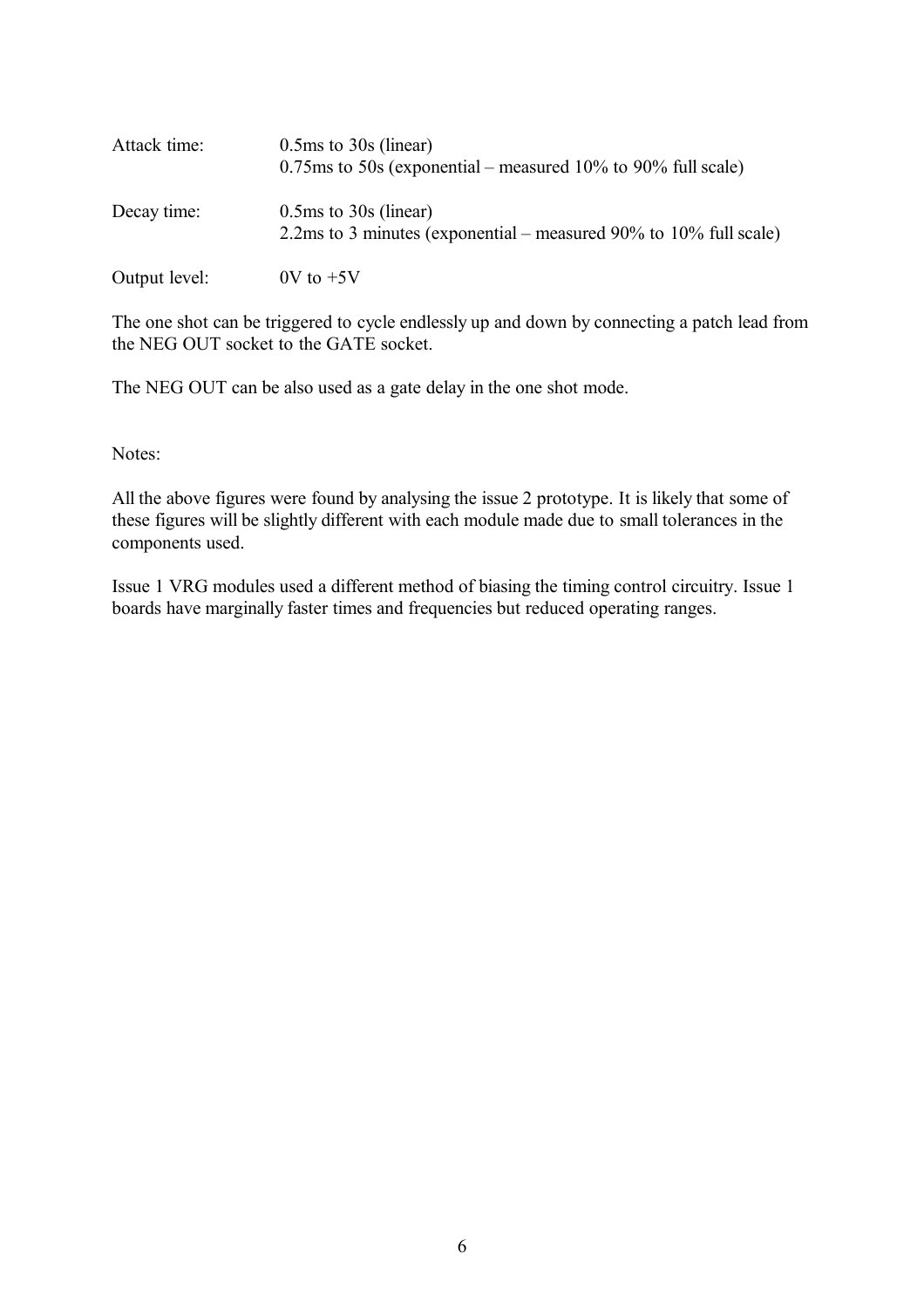# The Oakley CV and Gate Bus

#### **For Issue 2 VRG modules only**



*The three way BUSS header with jumper fitted. The jumper should be fitted if you are not using the Oakley Buss interconnections.*

You really should think about using the Oakley Bus if you have a medium sized Oakley system. Using the Oakley Dizzy board it allows the 'keyboard control voltage' (KCV) and Gate signals to be piped around the back of the modular's case along with the power supply rails. Any VCO and VCF can be connected to the Oakley Bus's KCV line, and this will save you having to patch KCV to every module that needs it. Inserting any patch lead into the 1V/OCT socket will override the CV bus line connection. The gate signals are treated similarly to the KCV line but for use with the ADSRs and other envelope generator modules such as the VRG.

The Oakley CV/gate bus uses a common three way 0.1" Molex KK header to carry the two signal lines around your modular. Pin 1 carries KCV and pin 3 carries the gate signal. Pin 2, the remaining connection, is connected locally to ground on both the module and the Dizzy board but they are not connected together via the bus connection. More information about the bus and how to wire up the connectors can be found in the Dizzy Builder's Guide.

The issue 2 VRG supports the Oakley CV/gate bus natively. The VRG's main board features a three way header, called BUSS, that can be fitted to allow direct connection to the CV/gate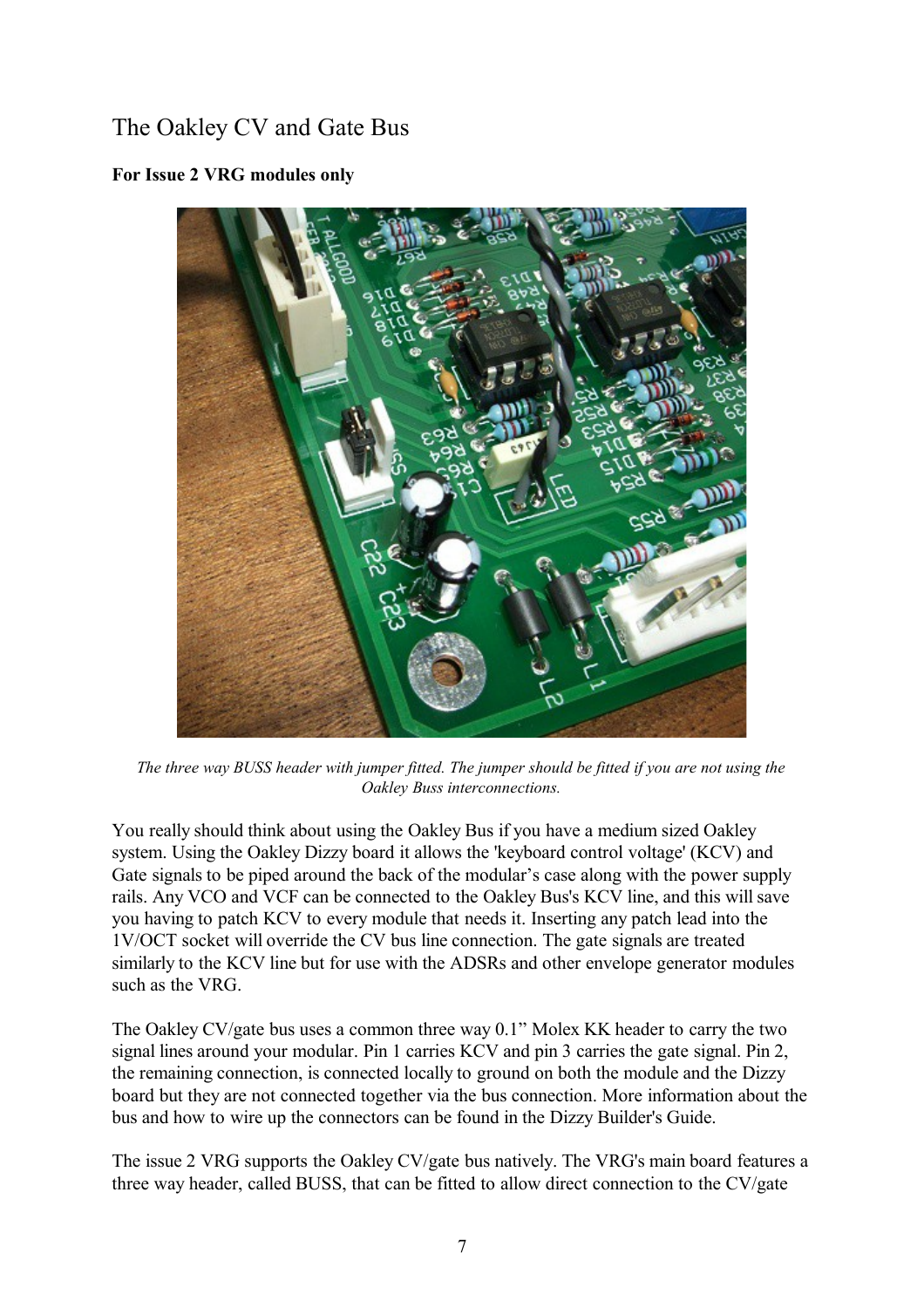buss on an installed Oakley Dizzy system or with our VCO Controller module. If not required, a simple two way jumper, like those used on computer motherboards, can be fitted to connect between pins 3 and 2. By fitting this jumper the GATE socket's signal lug is shorted to ground when a jack plug is not inserted thus reducing pick up from stray signals.

Although the Oakley Bus header is a three way connector the actual interconnect you need to use will normally have only one wire fitted. The Oakley VRG is connected only to pin 3 of the Oakley Bus which is the connection carrying gate. This means you need to use only a single wire that is terminated in a 3 way housing at either end. The last location of the housing, pin 3, is the only one used with the other two locations being left empty and no other wires needed.

On no account should an interconnect with all three wires fitted be used to connect the Oakley Bus to any module. The middle location, pin 2, is ground on the module and this should not be connected to the Dizzy or midiDAC modules. Connecting the ground of a module to the Dizzy ground in this way may introduce earth loops and other problems.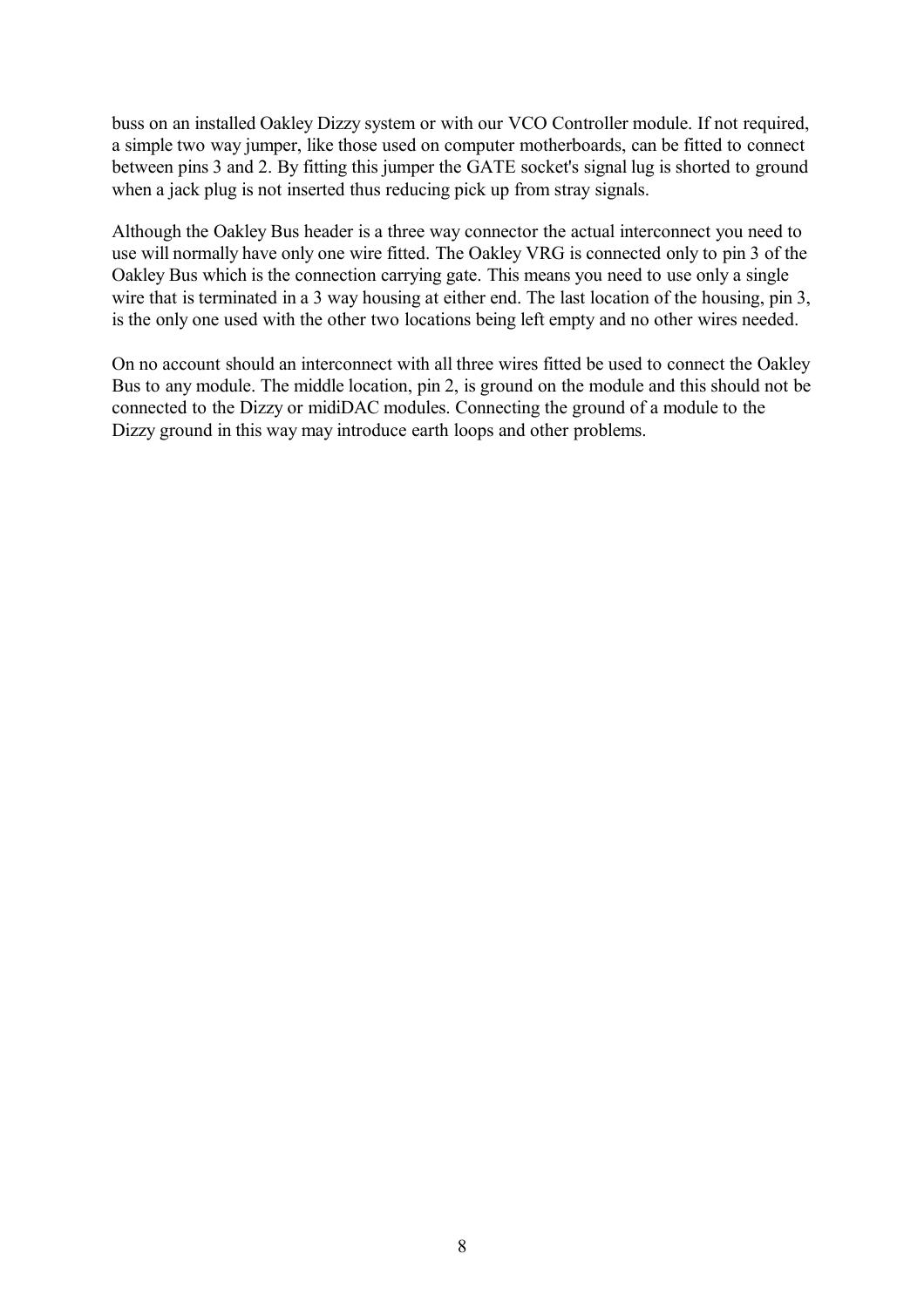### Power supply requirements

The design requires plus and minus 15V supplies. The power supply should be adequately regulated. The current consumption with no output signal is about +44mA for the +15V rail and -37mA for the -15V rail. This will increase by a further 6mA when the output signal is high. Power is routed onto the PCB by a four way 0.156" MTA156 type connector or the special five way Synthesizers.com MTA100 header.

#### **Power connections – MOTM and Oakley**

The PSU power socket is 0.156" Molex/MTA 4-way header. Friction lock types are recommended. This system is compatible with MOTM systems.

| Power                | <b>Pin number</b> |
|----------------------|-------------------|
| $+15V$               |                   |
| Module ground $(0V)$ | 2                 |
| Socket ground        | 3                 |
| $-15V$               |                   |

Pin 1 on the I/O header is connected to pin 3 of the PSU header and has been provided to allow the ground tags of the jack sockets to be connected to the power supply ground without using the module's 0V supply. Earth loops cannot occur through patch leads this way, although screening is maintained.

#### **Power connections – Synthesizers.com**

The PWR power socket is to be fitted if you are using the module with a Synthesizers.com system. In this case the PSU header is not fitted. The PWR header is a six way 0.1" MTA, but with the pin that is in location 2 removed. In this way location 3 is actually pin 2 on my schematic, location 4 is actually pin 3 and so on.

| Power                  | <b>Location number</b> | <b>Schematic Pin number</b> |
|------------------------|------------------------|-----------------------------|
| $+15V$                 |                        |                             |
| Missing Pin            |                        |                             |
| $+5V$                  | ζ                      |                             |
| Module ground $(0V)$ 4 |                        |                             |
| $-15V$                 |                        |                             |
| Not connected          |                        |                             |

+5V is not used on this module, so location 3 (pin 2) is not actually connected to anything on the PCB.

If the PSU header is fitted then pins 2 and 3 of PWR are linked together. This connects the panel ground with the module ground.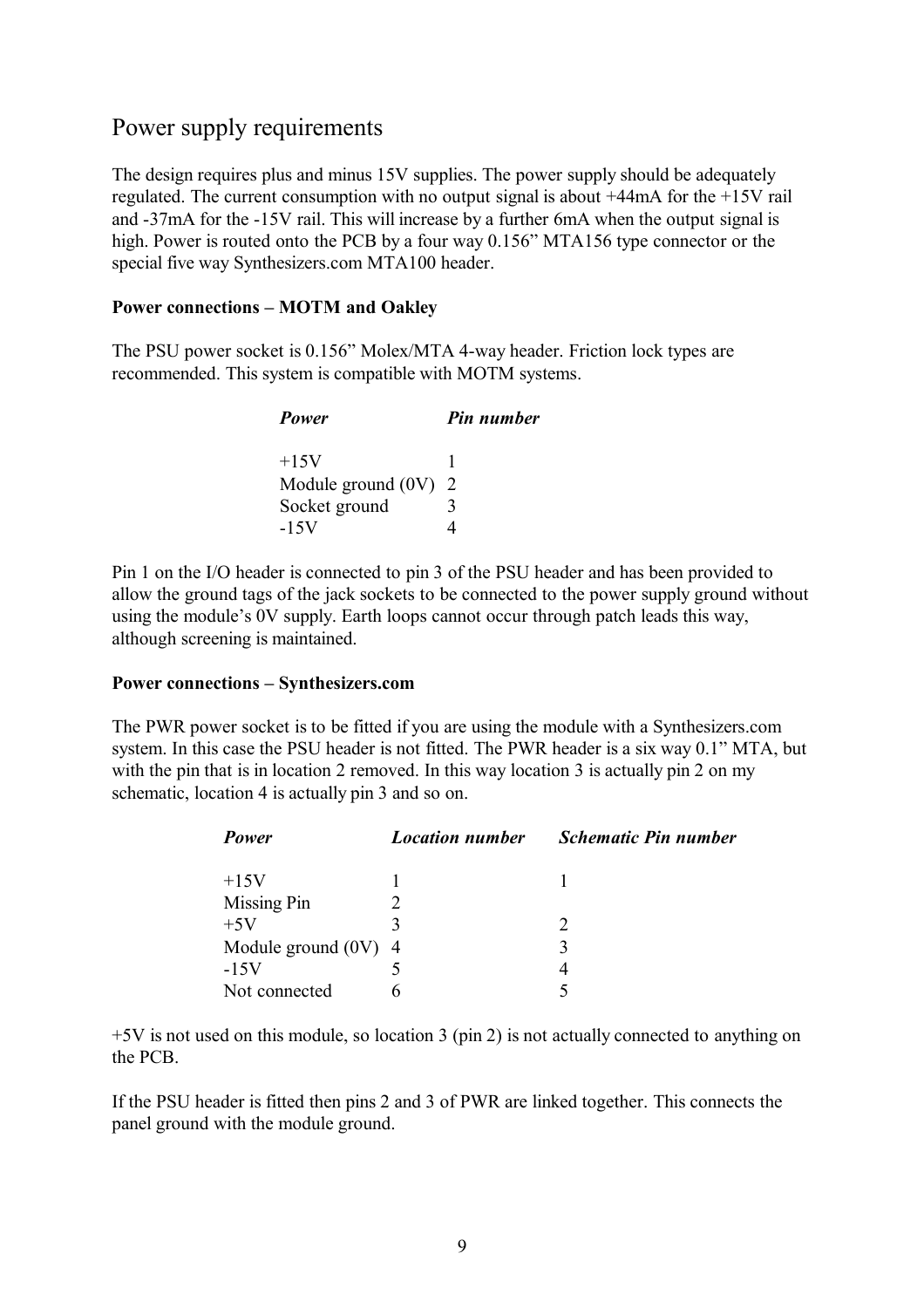## Calibration

Although you can use a simple fine bladed screwdriver for this adjusting the single trimmer you should really use a proper trimmer tool. Vishay, Bourns and others make trimmer adjusters for less than a pound.

You should make sure your modular has been powered up for at least ten minutes prior to calibration. Also, it is a good idea to have the room temperature close to what it would normally be when playing your modular.

Connect up your modular so that you can hear the output of a VCO. Connect the VCO to your keyboard or other controller so you can control the pitch. Now play a high A on your keyboard. This note should normally produce a note of 880Hz. Tune your VCO, with the VCO's fine frequency control so that it produces as close to 880.0Hz as you can get it.

Now unplug the keyboard controller's output cable from the VCO's 1V/octave input and route that instead to the VRG's slew input. Connect the VRG's output to the VCO's 1V/octave input. Set the VRG's UP and DOWN controls to their minimum values, ie. fast, and the shape switch to LIN. Now play the same note again and adjust the GAIN trimmer to give you exactly 880.0Hz.

Check a few other notes up and down the keyboard to verify that the VRG hasn't altered the scaling of the VCO.